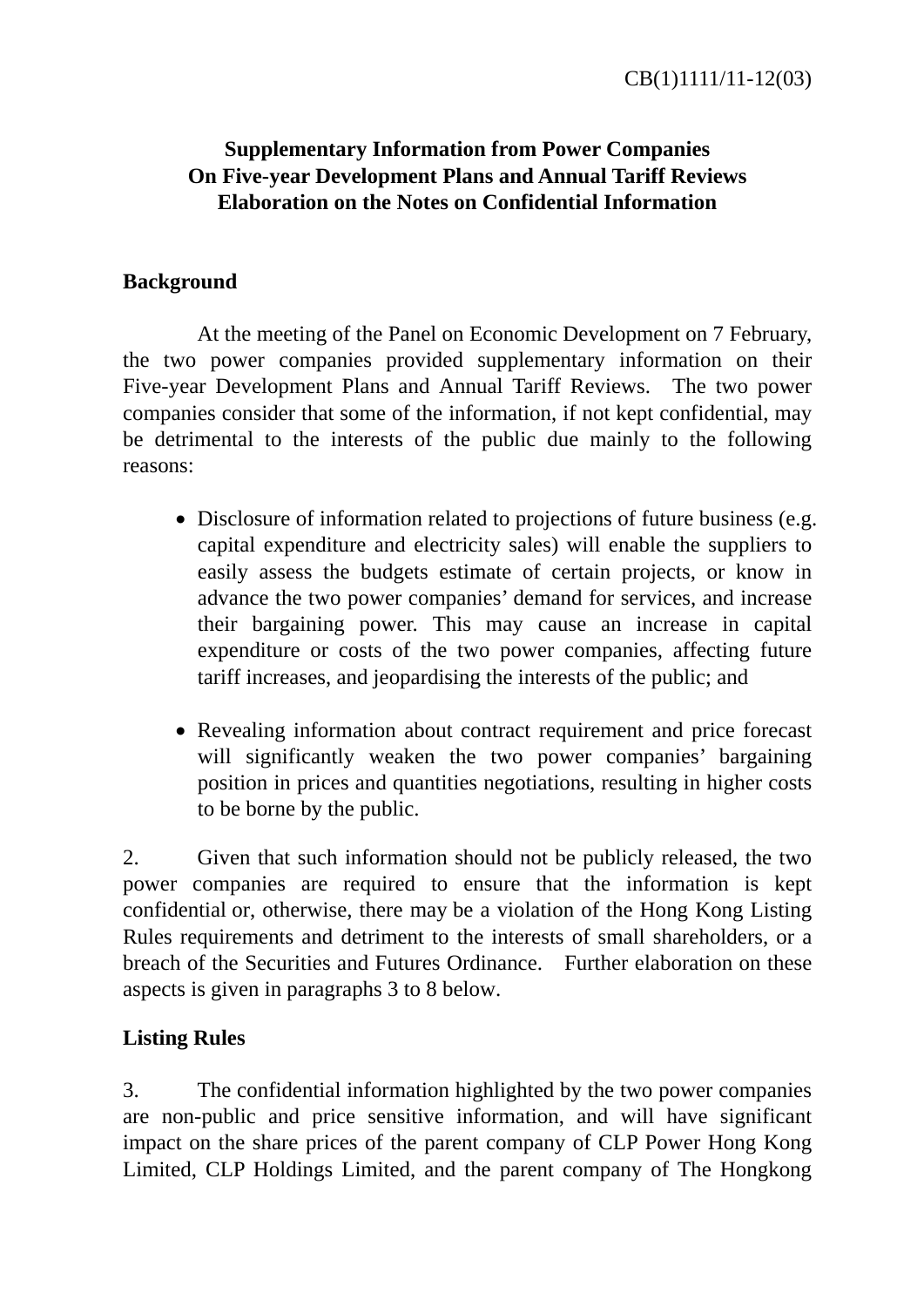Electric Company Limited, Power Assets Holdings Ltd. Being members of listed group, the two power companies are required to comply with Hong Kong Listing Rules requirement which contains specific guidance in dealing with price sensitive information. Rule 13.09(1) of the Listing Rules imposes a direct responsibility on directors to ensure that non-public and price sensitive information, not previously released to the market, is kept strictly confidential, and that the information should be publicly released to the market promptly if confidentiality cannot be preserved.

## **Interest of Small Shareholders**

4. The release of confidential information to selected groups of the public may create an unfair market with disparity of information. The groups with knowledge of such information may be able to capture on the opportunities the public release of this information will create to the detriment of small shareholders and other potential investors. Such price fluctuation may result in an unorderly market, affecting the investments of the small shareholders many of whom are ordinary people living and working in Hong Kong.

5. The two power companies will also be in breach of the Listing Rules if they disclose price sensitive information to selected groups of the public without confidentiality protection, unless at the same time they publicly release the information to the market.

### **Securities and Futures Ordinance**

6. Confidential information, which is non-public and price sensitive information, falls within the definition of "relevant information" as defined in section 245 of Part XIII of the Securities and Futures Ordinance and people in possession of such relevant information become "insiders". Any dealing by insiders using relevant information or any "tipping" by insiders to others of relevant information will commit an offence under Parts XIII and XIV of the Securities and Futures Ordinance (e.g. sections 248 to 249, 270 to 273 and 291 to 294). Therefore, any leakages of the two power companies' non-public information will create a serious disruption to the orderly function of the Hong Kong stock market.